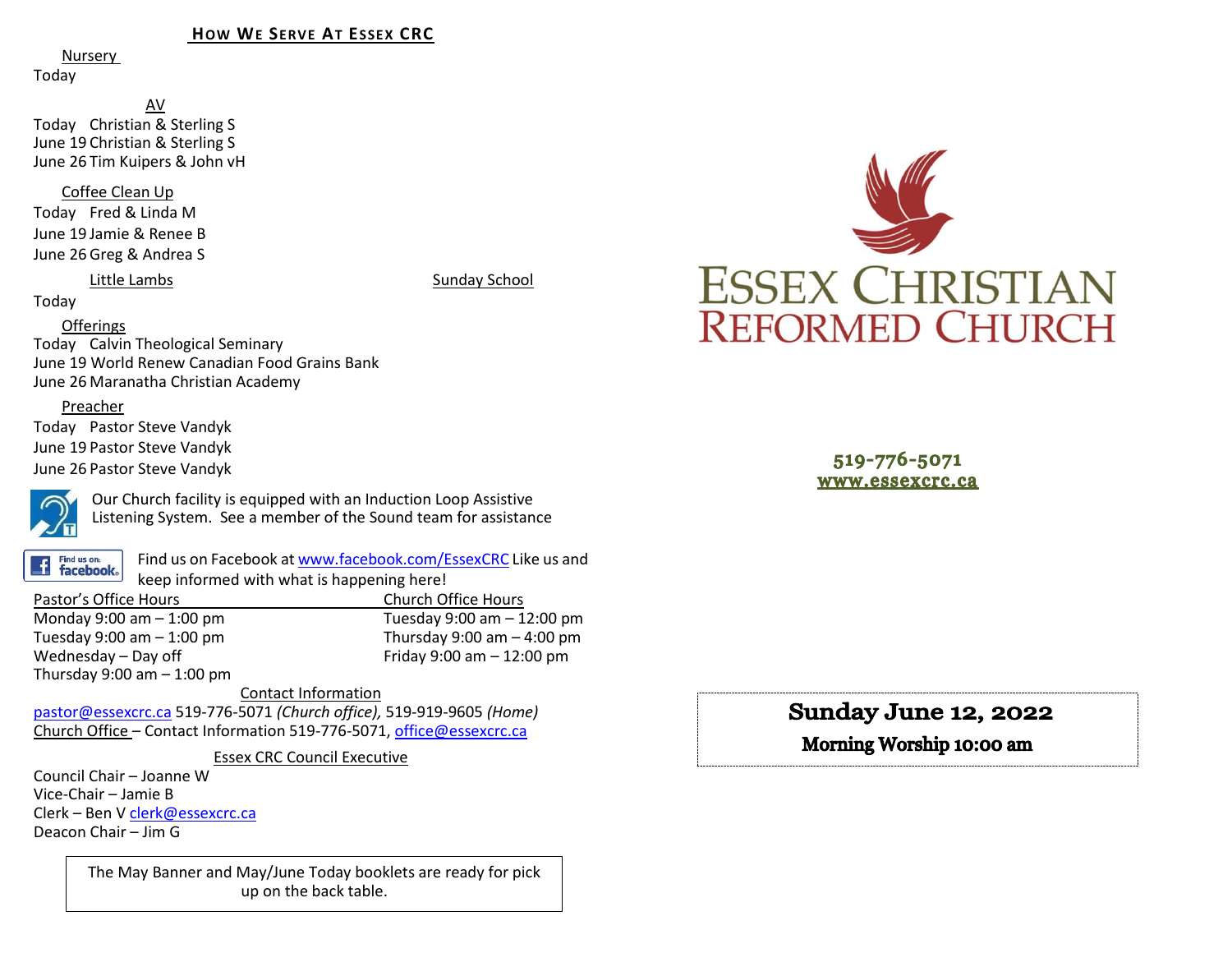Welcome to everyone either here in-person or online to our worship service this morning. Do plan to stay and enjoy a cup of coffee with us in the fellowship hall.

# Our Church Family

Congratulations to **Peter & Betty A** who will be celebrating their  $70^{\text{th}}$ Wedding Anniversary on June 15, 2022. We thank God for his love and faithfulness.

Keep those family members and friends in prayer as they endure with various health issues **Tena D**, **Jack D**, **Lea H, Anna R, Gerry S, Doris V, Wilma W, Johanna W** along with our elderly in care homes or those receiving extra support (**Pete & Betty A**, **CoryB**, **DinyK, Nick K Sr,John O**and **AnnaP**.

# BIRTHDAY GREETINGS

Congratulations to Tammy Y (today), Garret S (Tues), Peter D (Wed) and Connor S (Thurs). May the Lord bless you!

What is Happening This Week

10:00 am – Sunday Morning Worship with Pastor Steve Vandyk in-person or online at Facebook/Essex CRC.

Praise Practice – Wednesday at 6:30 pm

# Next Sunday June 19, 2022

10:00 am – Father's Day Sunday Morning Worship with Pastor Steve Vandyk in-person or online at Facebook/EssexCRC.

# 70TH WEDDING ANNIVERSARY

We are very thankful for the continued health and strength of our parents, Pete and Betty A. They will be celebrating 70 years of marriage on June 15, 2022. They will be celebrating with a small family gathering at a later date. They also appreciate visits from all of their friends so please call ahead if plan to stop in. Cards and phone calls are also welcome. Thanks from their children, grandchildren and great-grandchildren

Faith Practice Reflection Tip - Reflection and Discussion Starter—the Practice of Wonder: Read Psalm 139 and ponder or discuss the following questions. This song is an amazing expression of wonder. Read the first 18 verses. What wonderings does this passage prompt in you? Do you often go through your day with this kind of wonder and awe? If not, what do you think hinders you? What practices might help you recapture a sense of childlike wonder more regularly? What aspect of God's character fills you with awe? (For more on faith practices from Faith Formation Ministries, visit bit.ly/FaithPracticesProject)

Weekly Offerings

### Today's offerings are for the **FINANCIAL MINISTRY PLAN** and **CALVIN THEOLOGICAL SEMINARY**

Calvin Theological Seminary is a learning community in the Reformed Christian tradition that forms church leaders who cultivate communities of disciples of Jesus Christ.

June 19 Offering is for World Renew Food Grains Bank. Over 800 million people globally go hungry on a daily basis. In times of conflict and disaster, hunger becomes even more overwhelming. As a member of the Canadian Foodgrains Bank, World Renew responds to the food needs of families around the world who have been impacted by conflict, disaster, and food insecurity. Together, World Renew and the Foodgrains Bank assist communities with today's recovery, while laying the groundwork for tomorrow's security through vital agriculture and nutrition programs.

CHANGE-4-LIFE- BRING YOUR BOTTLES BACK JUNE 19, 2022 We hope you are filling your baby bottles with your spare change. This money will be used to help support couples and women who are facing an unplanned pregnancy. Counselling and assistance are available from the Melo Clinic and Pregnancy Centre in Leamington and Windsor. Bring back your bottle on Father's Day June 19. *Please make sure you include your envelope number with your donation.*

# DEACON 101

On Tuesday June 28, from 7:00-8:00pm you are invited to a Zoom Workshop! This workshop is for new Deacons to learn about their role, but also for experienced Deacons to be refreshed and to share their insights with those who are new. We will take a closer look at the 'Deacons Mandate' and look at practical examples of how that is worked out in your church. This 1-hour zoom class is for anyone who is interested in knowing more about the role of a deacon. All people who wish to come are invited! Please send an email or phone call to the office or the pastor letting them know that you plan to attend, and a zoom invite will be sent. See you at the Workshop!

# YOU ARE MAKING A DIFFERENCE!

On behalf of the ministries of the Christian Reformed Church in North America, thank you for your gifts to ministry shares. Your support enables congregations to do so much more to further God's Kingdom than any one church could do alone. Our denomination could not impact the world through missions, media, and church development without your incredible and faithful support. Thank you! To discover more visit [crcna.org/ministryshares](https://www.crcna.org/MinistryShares)